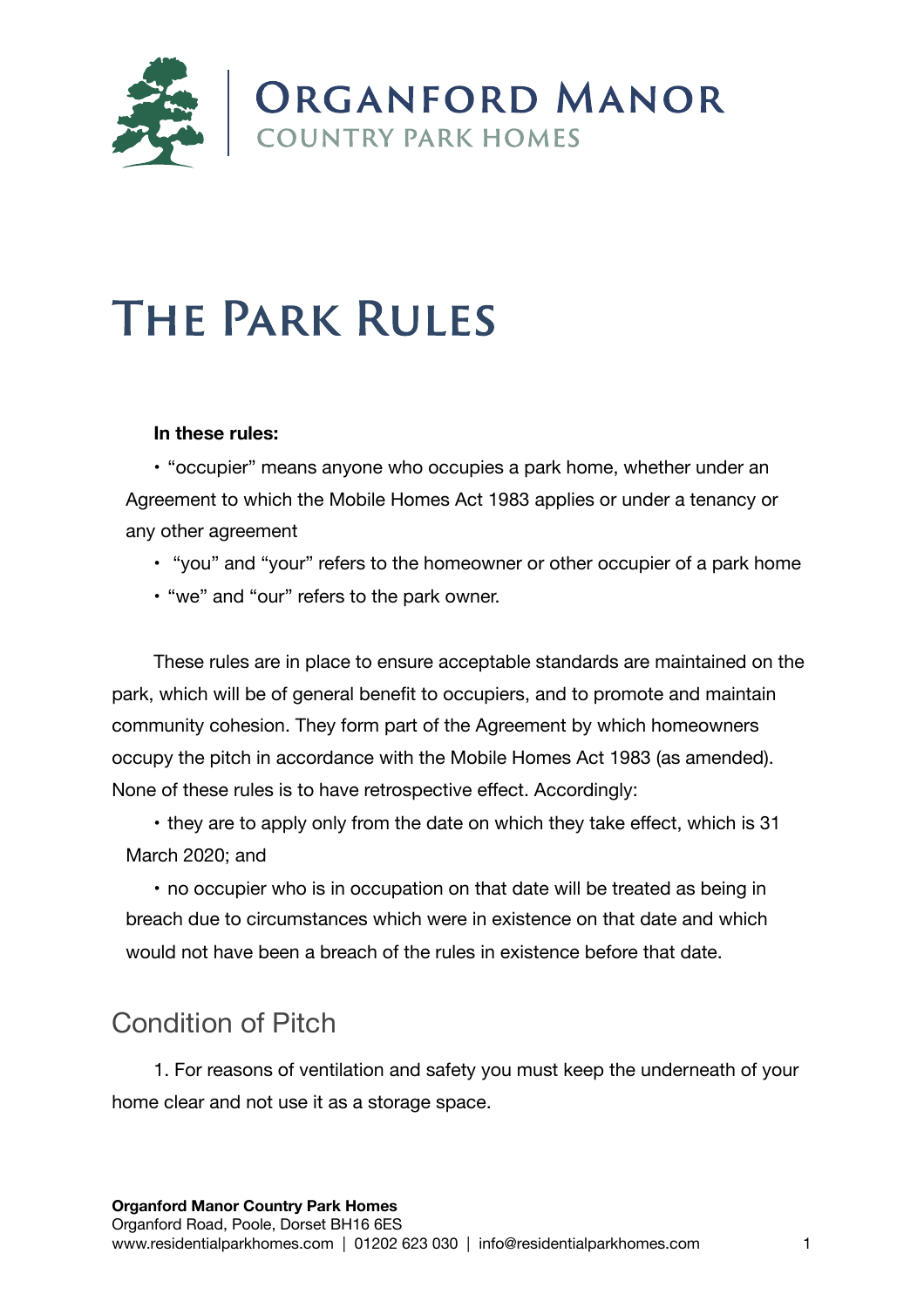2. Trees and shrubs must not be permitted to grow to a size or shape so as to interfere with a neighbours pitch. Trees and shrubs may not be cut down, removed or damaged and gardens must be left intact when the occupier vacates the pitch.

3. You must not erect fences including trellis, wooden or otherwise, on and around the boundary of your pitch. Trees or hedges as a means of enclosure are acceptable providing the trees or hedges planted do not exceed the height of comparable means of enclosure on other pitches and comply with the park's site licence conditions and fire safety requirements.

4. You must not plant bamboo, ornamental grasses or ferns on your pitch or anywhere else on the park.

5. Rotary washing lines and clothes lines are permitted provided that wherever possible they are erected away from public sight and taken down when not in use.

6. No more than a total of 12 garden ornaments, including statues, gnomes, garden pots and plastic animals are permitted on your pitch, where your pitch can be viewed from the road or other communal/public area on the park.

7. Gazebos of any size, shape or material (including where constructed of wood or metal and fabric) are not permitted on any pitch. The permission of the site owner must be obtained before any gazebo is erected anywhere else on the park.

# Age of Occupants

8. No person under the age of 45 years may reside in a park home with the exception of the owner, the owner's family, or any employee of the owner. For the avoidance of any doubt, no children may reside permanently in the park home.

# Business Activities

9. You must not use the park home, the pitch or the park (or any part of the park) for any business purpose, and you must not use the park home or the pitch for the storage of stock, plant, machinery or equipment used or last used for any business purpose. However, you are at liberty to work individually from home by carrying out any office work of a type which does not create a nuisance to other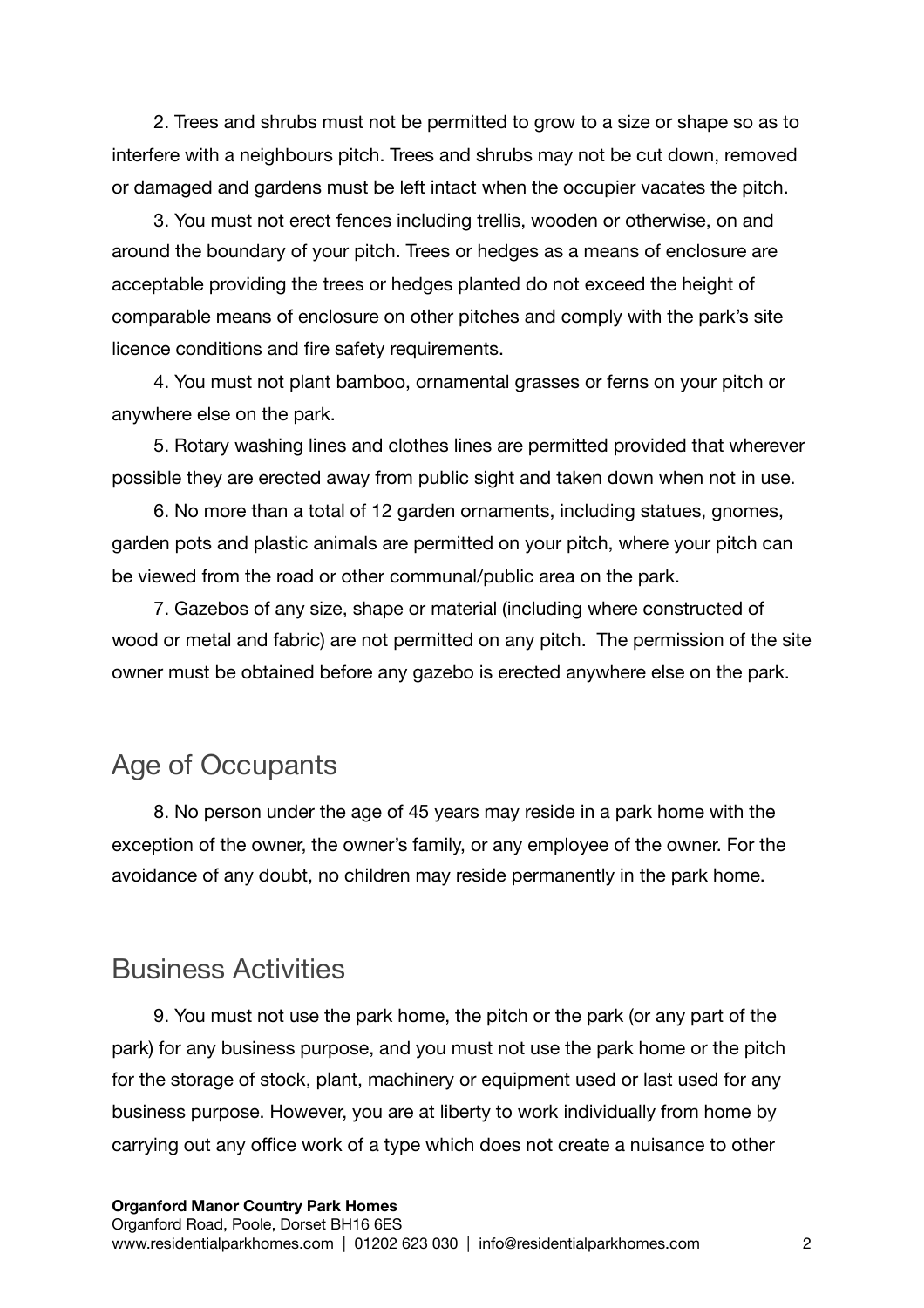occupiers and does not involve other staff, other workers, customers or members of the public calling at the park home or the park.

#### **Nuisance**

10. You must not use musical instruments, all forms of recorded music players, radios and other similar appliances and motor vehicles so as to cause a nuisance to other occupiers.

11. No occupier shall do or permit to be done anywhere on the park any action or act which may be or become a nuisance, damage, annoyance or inconvenience to us or the neighbours or occupiers of any other home on the Park or to any adjoining or neighbouring property and shall not use or permit the home to be used for immoral or illegal purposes. Occupiers will be held responsible at all times for the conduct of their children/grandchildren.

#### Pets

12. You must not keep any pets or animals except the following:

• Not more than two small/medium size dogs (but no breeds subject to the Dangerous Dogs Act 1991);

Dogs must be kept under proper control and on a short lead if walking around the park and you must not permit it to frighten other users of the park. If you do not keep your dog on a short lead and have already received two warnings for not doing so, at the third occurrence, you will be asked to remove the dog from the park. You must clean up after your dog if it despoils on the park.

Visitors who also bring dogs on to the park are also expected to follow the above rules.

• Not more than two domestic cats.

You must keep any cat under proper control and must not permit it to frighten other users of the park, or to despoil the park.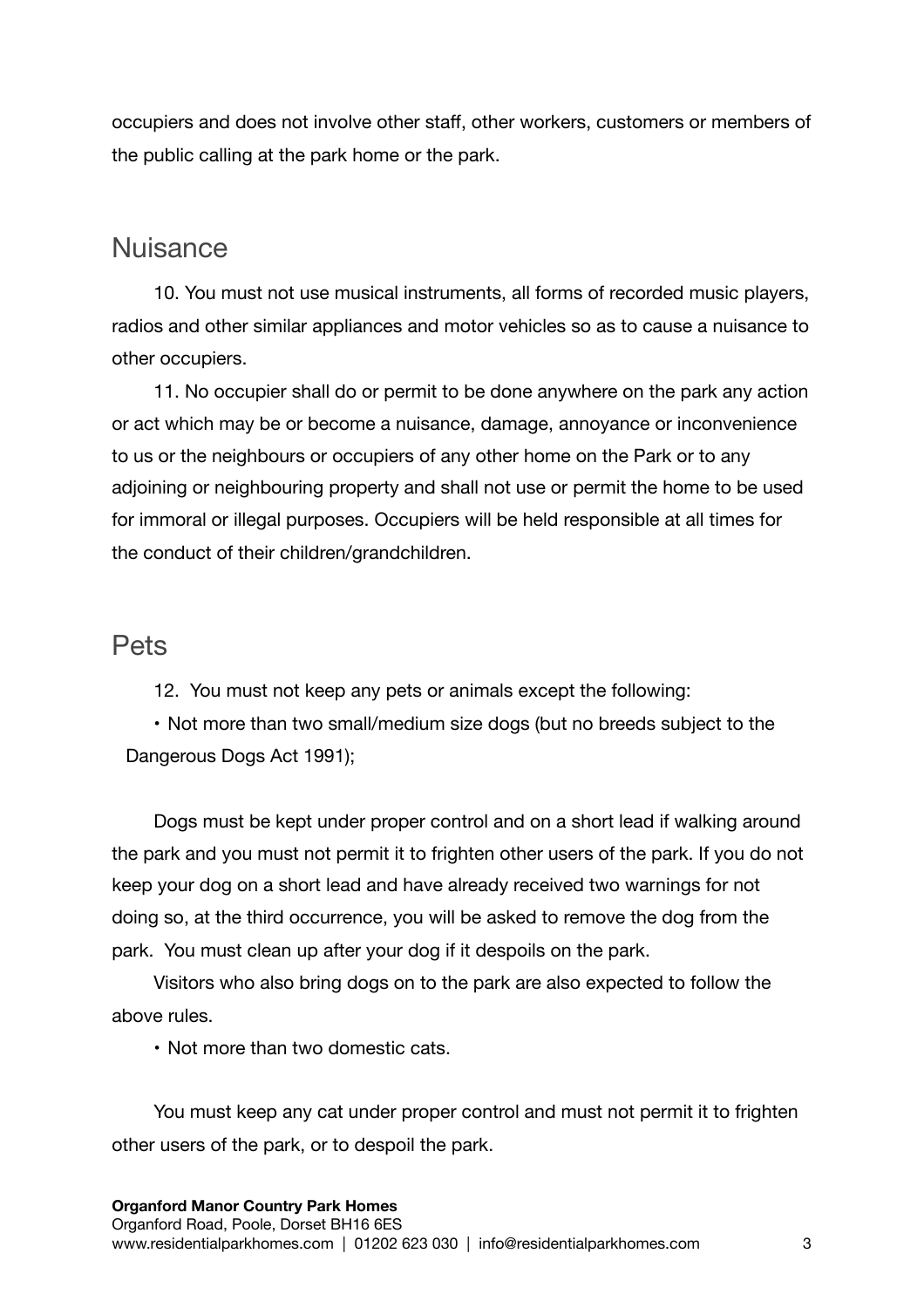• Any pet or animal (but not reptiles) which are housed in a cage, aquarium or similar and remain at all times within your home.

Note The express terms of a homeowner's agreement contain an undertaking on the part of the homeowner not to allow anything which is or becomes a nuisance, inconvenience or disturbance to other occupiers at the park and this undertaking extends to the behaviour of pets and animals. A similar requirement not to cause a nuisance applies to tenants and again this includes the behaviour of pets and animals.

Note Nothing in the rules on dogs prevents you from keeping an assistance dog if this is required to support your disability and Assistance Dogs UK or any successor body has issued you with an Identification Book or other appropriate evidence.

## Storage

13. You must not have more than two storage sheds/containers on the pitch. Where you source the shed/container yourself, the design, standard and size of the shed must be approved by us in writing (approval with not be unreasonably withheld or delayed). You must position the shed/container so as to comply with the park's site licence and fire safety requirements.

14. You must not have any storage receptacle on the pitch other than those mentioned in rule 13 and any receptacle for the storage of domestic waste pending collection by the local authority.

15. You must ensure that any shed/container or other structure erected in the separation space between park homes is of non-combustible construction and positioned so as to comply with the park's site licence conditions and fire safety requirements. The separation space is the space between your park home and any neighbouring home.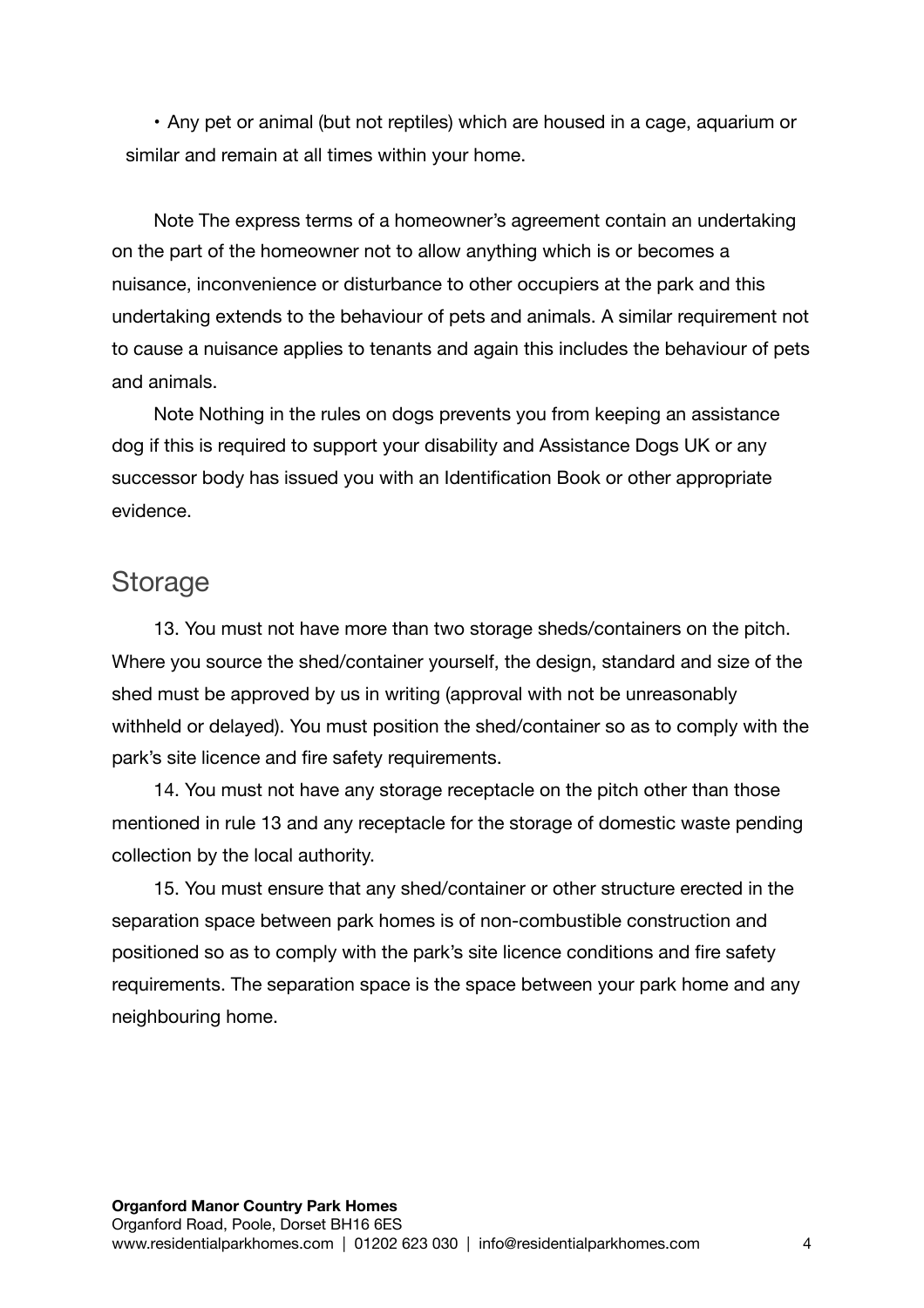### **Refuse**

16. You are responsible for the disposal of all household, recyclable and garden waste in approved containers through the Local Authority Service. You must not overfill containers and must place them in the approved position for the local authority collections.

17. You must not deposit any waste or rubbish other than in local authority approved containers on any part of the park (including any individual pitch).

# Vehicle Parking

18. a. Other than for delivering goods and services, you must not park or allow parking of commercial vehicles of any sort on the park, including:

• Light commercial or light goods vehicles as described in the vehicle taxation legislation and

• Vehicles intended for domestic use but derived from or adapted from such a commercial vehicle This rule does not apply to the owner, the owner's family or any employee of the owner.

b. All vehicles must be driven carefully on the park, not exceeding the displayed speed limit and must observe the one way system. Parking is not permitted on roads or grass verges.

c. One car per park home, registered to the address for your park home is permitted. This car only should be parked on the driveway of your pitch unless the driveway can accommodate a second car and the parking of this vehicle (also registered to the address for your park home) does not contravene the park's site licence conditions and fire safety requirements.

d. All vehicles permitted on the park must be taxed and insured as required by law and be in running order with a valid MOT. Drivers must hold a current driving licence and validated vehicle insurance.

e. Disused/unroadworthy vehicles must be removed from the park and we reserve the right to remove any vehicle which is apparently abandoned.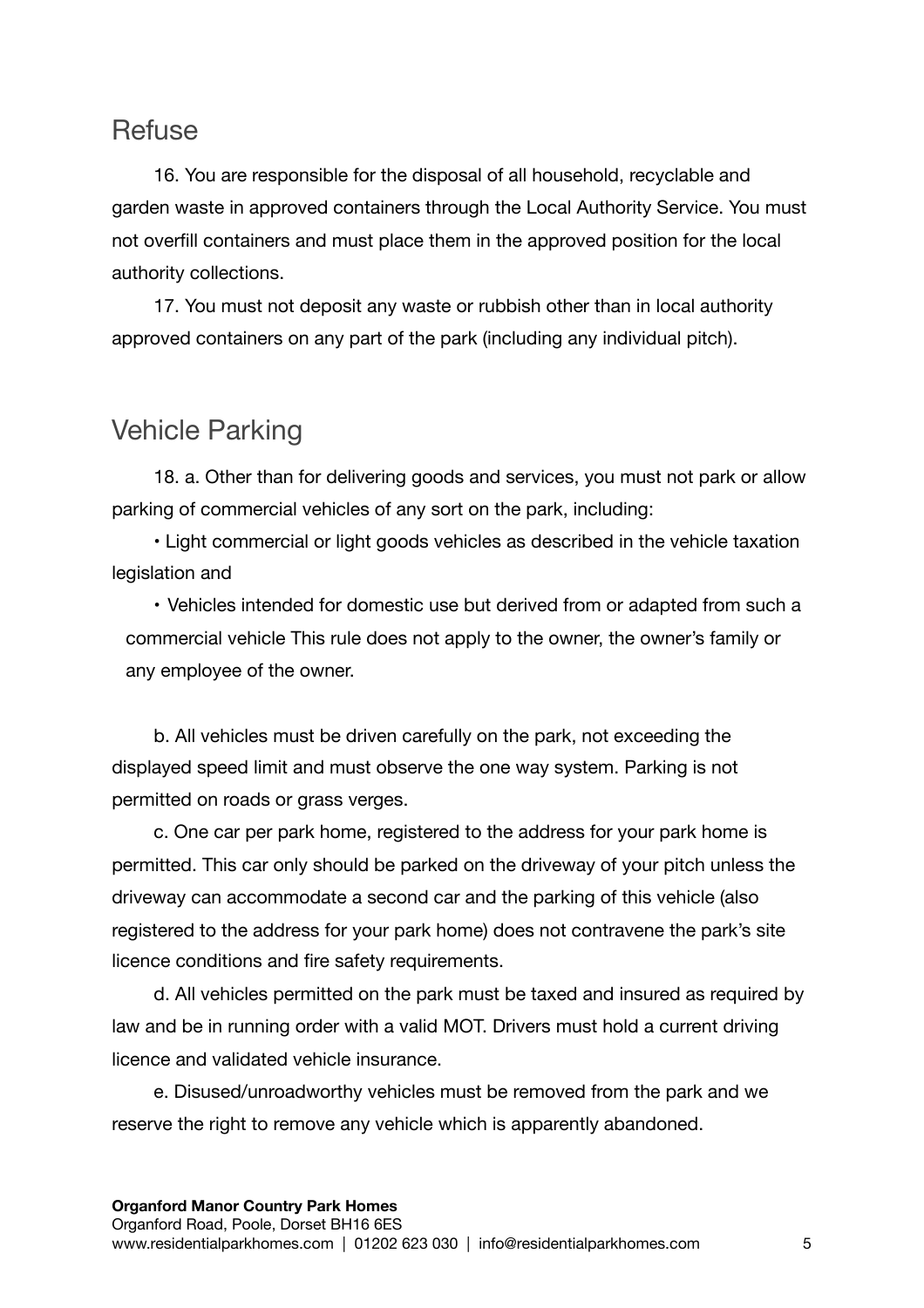f. You must not carry out the following works or repairs on the park or on an individual pitch:

• vehicles repairs, including servicing and restoration works or any works which involve the removal of oil or other fuels.

g. You must not park or allowing the parking of campervans, motorhomes, touring caravans, tow-a-vans, trailers of any size and boats on the park unless loading or unloading and only then for a reasonable period of time to allow for this and it is subsequently removed from the park.

#### **Weapons**

19. You must not use or display guns, firearms and offensive weapons or other objects likely to give offence on the park. You must hold the appropriate licence and ensure that they securely stored in accordance with that licence.

#### Access to vacant pitches

20. Access is not permitted to vacant pitches. Building materials or other plant must be left undisturbed.

#### **Water**

21. The use of hose pipes is permitted unless the Water Authority decide to impose a ban on their usage.

## **Blockages**

22. You must not permit any matter which is likely to cause blockage or damage to water closets, pipework, gullies or drains to enter into the park's infrastructure including wet wipes. It is recommended that Ecover products or any environmentally friendly products are used instead of bleach or other strong chemicals which affect the efficiency of the sewerage treatment plant.